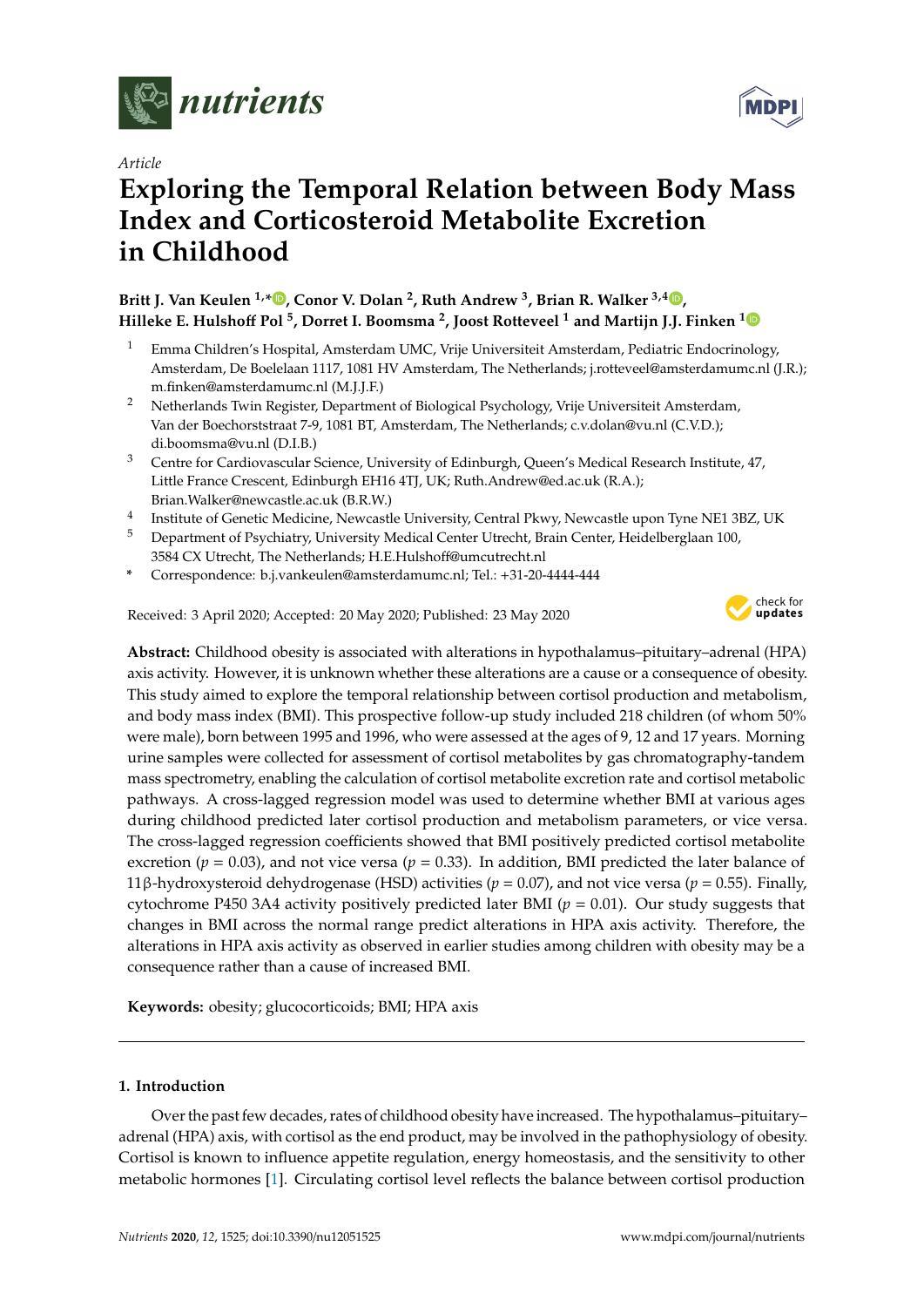and cortisol metabolism. It is eliminated from the circulation by the A-ring reductases  $5\alpha$ - and 5β-reductase, and by cytochrome P450 3A4 (CYP3A4). The availability of cortisol in tissues is regulated by 11β-hydroxysteroid dehydrogenase (HSD) isoenzymes. 11β-HSD type 1 is mainly expressed in the liver and adipose tissue, where it regenerates cortisol from inert cortisone, and 11β-HSD type 2 catalyzes the reverse reaction in the kidneys [\[2,](#page-7-1)[3\]](#page-7-2). The expression of 11β-HSD type 1 in adipose tissue results in an increased availability of bioactive glucocorticoids in that tissue.

Childhood obesity is, analogous to adult obesity, characterized by increased cortisol production and by flattening of diurnal rhythmicity in the secretion of cortisol [\[4–](#page-7-3)[9\]](#page-7-4). In both children and adults with obesity, indices of cortisol production are positively associated with features of metabolic syndrome, i.e., a cluster of cardiovascular risk factors including abdominal fat distribution, raised blood pressure, hyperglycemia, and dyslipidemia [\[4](#page-7-3)[,6](#page-7-5)[,10\]](#page-7-6).

It is unclear whether alterations in HPA axis activity are a cause or a consequence of obesity. Some evidence suggests that these alterations may be a consequence, since it has been demonstrated among prepubertal children with obesity that cortisol and cortisone in serum obtained at 8 a.m. decreased in those who managed to lose weight [\[11\]](#page-7-7), particularly in those with obesity and insulin resistance [\[4\]](#page-7-3). A longitudinal study of low-income children who were followed between 4 and 8 years of age showed that being overweight at age 4 was associated with decreases in morning cortisol level and cortisol reactivity during a social stress test at age 8 [\[12\]](#page-8-0). Previous studies examining associations between childhood obesity and HPA axis activity measured cortisol in serum, saliva or hair [\[11–](#page-7-7)[13\]](#page-8-1), representing the current level or, in the case of hair, the average level over a prolonged period. Measurement of cortisol metabolites in urine enables an assessment of cortisol metabolism pathways.

There is a paucity of data on the temporal relationship between body mass index (BMI) within the normal range and cortisol metabolite excretion. Such information is essential, since in obesity multiple mechanisms may confound longitudinal relations between BMI and cortisol parameters. Relevant mechanisms are related to the degree of insulin resistance, elevation of blood pressure, and systemic inflammation.

The aim of this study is to explore the complex relationship between cortisol metabolite excretion rate and BMI across adolescence. We hypothesized that cortisol metabolite excretion rate is dependent on BMI, implying that alterations in HPA axis activity are a consequence rather than a cause of obesity.

#### **2. Materials and Methods**

#### *2.1. Participants*

We conducted a prospective follow-up study in healthy mono- and dizygotic twin pairs at ages 9, 12, and 17 years of age, as described previously [\[14\]](#page-8-2). Participants in this study were recruited from the Netherlands Twin Register (NTR), a population-based register [\[15,](#page-8-3)[16\]](#page-8-4). They were invited to take part in the BrainScale project, which is a developmental study of cognition, hormones, and brain structure and function [\[17](#page-8-5)[,18\]](#page-8-6). The BrainScale study is a collaborative project of the NTR at the Vrije Universiteit Amsterdam and the University Medical Center (UMC) Utrecht. In total, 109 families consented to participate, hence 218 subjects (109 twin pairs) were included in this study. Ethical approval was obtained from the medical ethics committee of the Amsterdam UMC, location VUmc (2014.023). Written informed consent was obtained from parents of the participants, and from the adolescents themselves at the third measurement around age 17 year.

#### *2.2. Study Protocol*

At the ages of 9, 12 and 17 years, participants visited the study site at the Vrije Universiteit and UMC Utrecht for different tests. In the week prior to the study visit, urine samples were collected upon awakening in specially provided tubes. Participants or their parents were requested to store the tubes in their refrigerator and to bring them to the study visit. Samples were subsequently stored at −20 and −80 degrees Celsius, and thawed only once just before analysis.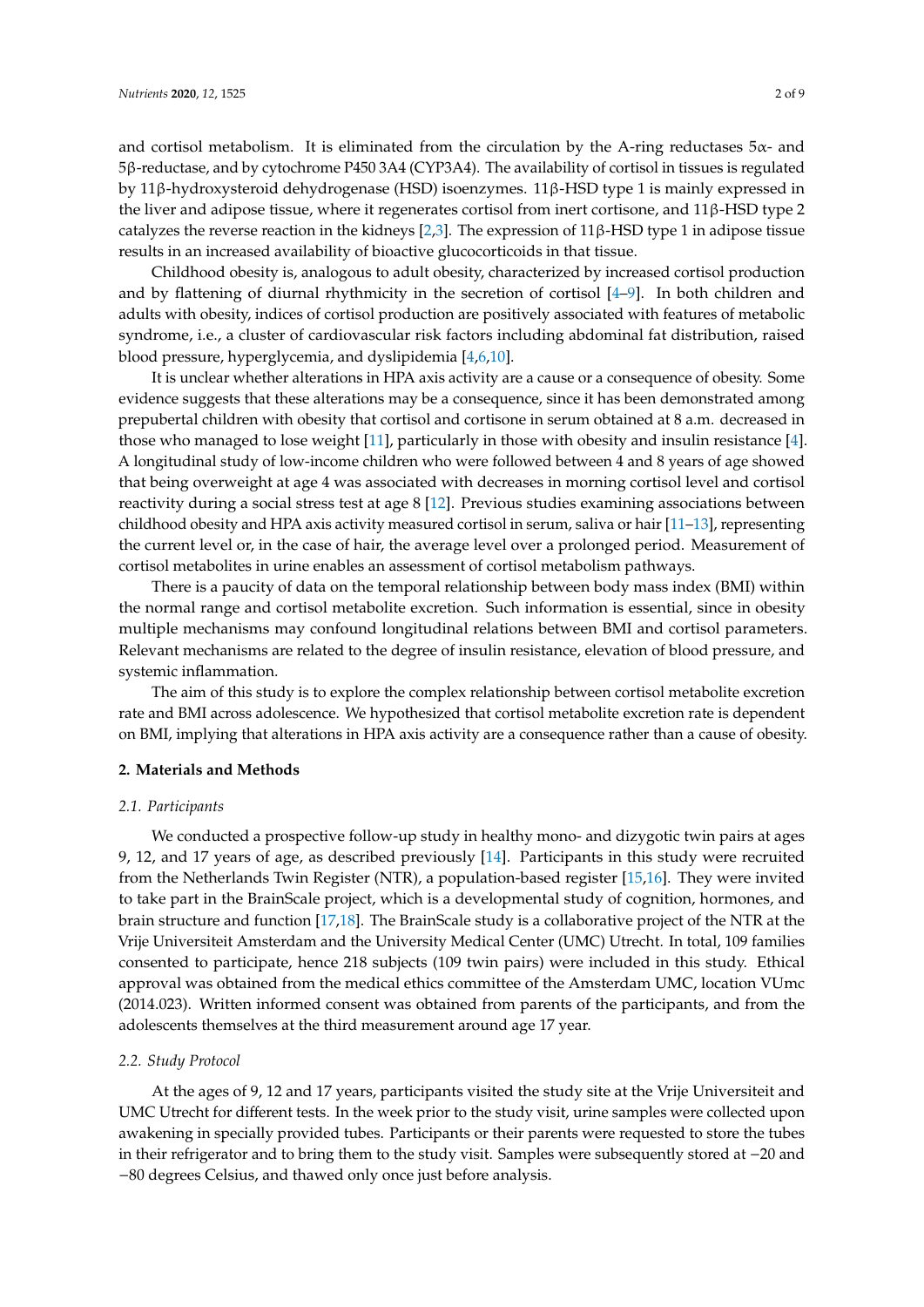Body weight and height were measured by a researcher. Participants were measured barefoot, while wearing underclothing only. Height was measured with a fixed stadiometer, and weight with a balance scale. BMI was calculated and converted to standard deviation score, thereby adjusting BMI for age and sex according to Dutch norms [\[19\]](#page-8-7).

#### *2.3. Laboratory Analysis*

Analysis of cortisol and cortisol metabolites was conducted at the Edinburgh Clinical Research Facility Mass Spectrometry Core Laboratory. Glucocorticoid metabolites were measured by gas chromatography-tandem mass spectrometry (GC-MS/MS) [\[20\]](#page-8-8). Samples were analyzed in fifteen batches. Ratios of cortisol metabolites, representing the activities of various enzymes involved in cortisol metabolism, were calculated according to the indices in Table [1.](#page-2-0) The sum of cortisol metabolites represents cortisol production, and the other indices represent the various cortisol metabolism pathways [\[21\]](#page-8-9).

| Table 1. Cortisol parameters reflecting cortisol production and cortisol metabolism pathways. |  |
|-----------------------------------------------------------------------------------------------|--|
|-----------------------------------------------------------------------------------------------|--|

<span id="page-2-0"></span>

| Parameter                                                                                                            | Index                                                               |  |  |
|----------------------------------------------------------------------------------------------------------------------|---------------------------------------------------------------------|--|--|
| (THF + allo-THF + THE + $\alpha$ -cortol + $\beta$ -cortol +<br>$\alpha$ -cortolone + $\beta$ -cortolone)/creatinine | Sum of cortisol metabolites (cortisol metabolite<br>excretion rate) |  |  |
| allo-THF/F                                                                                                           | $5\alpha$ -reductase activity                                       |  |  |
| THF/F                                                                                                                | $5\beta$ -reductase activity (a)                                    |  |  |
| THE/E                                                                                                                | $5\beta$ -reductase activity (b)                                    |  |  |
| F/E                                                                                                                  | 11β-HSD type 2 activity                                             |  |  |
| $(THF + \text{allo-THF})/THE$                                                                                        | Balance of 11β-HSD activities                                       |  |  |
| $6\beta$ -OH cortisol/F                                                                                              | Cytochrome P450 3A4 activity                                        |  |  |

Abbreviations: THF, tetrahydrocortisol; THE, tetrahydrocortisone; HSD, hydroxysteroid dehydrogenase; F, cortisol; E, cortisone.

#### *2.4. Statistical Analysis*

In line with previous analyses in this sample, extreme outliers are defined as >3SD above the phenotypic mean or twin pairs with highly discordant outcomes; on average, six and one per index, respectively, were excluded from the statistical analysis [\[14](#page-8-2)[,21\]](#page-8-9). Next, the data were corrected for batch effects by fitting a random effects model, in which batch was treated as a random effect [\[22\]](#page-8-10).

#### *2.5. Statistical Modeling*

We used a cross-lagged regression model to determine whether BMI at various ages across adolescence predicted later cortisol parameters and vice versa (Figure [1\)](#page-3-0).

As shown in Figure [1,](#page-3-0) the model includes autoregressions, cross-lagged regression, and synchronous correlations. The autoregressions involved regressing BMI at age 9 on BMI at age 12, and BMI at age 12 on BMI at age 17, i.e., a regression on the same trait measured at an earlier age. The same applies to the autoregressive relation linking the cortisol indices at the ages of 9, 12, and 17. In Figure [1,](#page-3-0) the parameters bxx1 and bxx2 are the autoregressive coefficients of BMI, and the parameters byy1 and byy2 are the autoregressive coefficients of the cortisol indices. To assess the direction of the relationships, we included cross-lagged regression, i.e., regression on a different trait at an earlier age. For example, the cortisol index at age 12 (y12) was regressed on BMI at age 9 (parameter bxy1), and BMI at age 12 was regressed on the cortisol index at age 9 (parameter byx1). These cross-lagged regressions were included at ages 12 and 17. Finally, as shown in Figure [1,](#page-3-0) synchronous, i.e., within age, correlations were included between BMI and the phenotype at age 9 (ryx1), and between the residuals of BMI and the cortisol index at ages 12 and 17 (rxy2 and rxy3).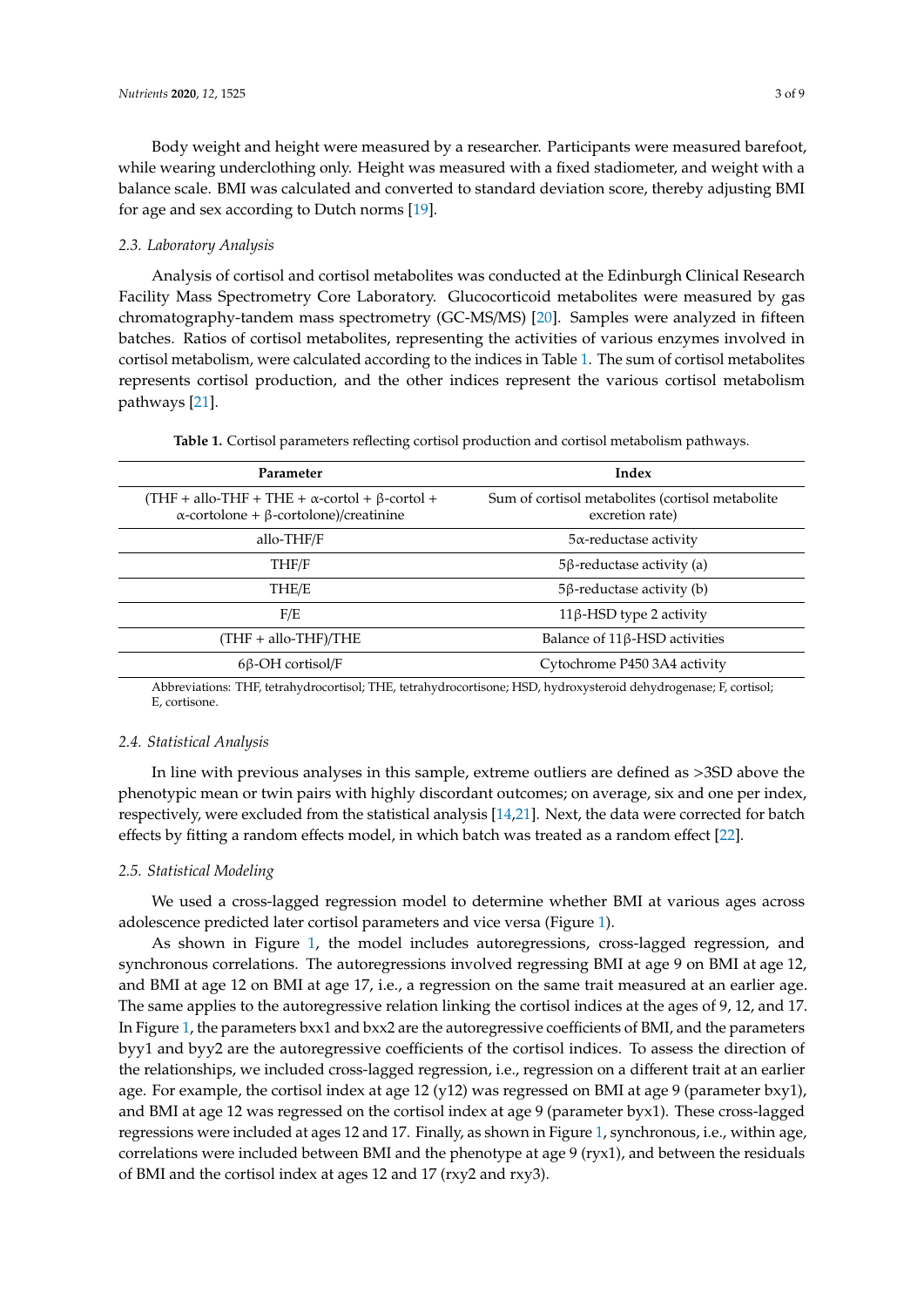<span id="page-3-0"></span>

**Figure 1.** Representation of the model to explore the temporal relation between BMI and cortisol **Figure 1.** Representation of the model to explore the temporal relation between BMI and cortisol indices. The arrows represent the causal pathways, and the double-headed arrows represent the correlations.  $BMI = body mass index, assessed at ages 9, 12, and 17 years. P represents the cortical parameters at those$ parameters at the those and the those and the those are greater includes and concerns the concerns of the those includes and the those includes and the those includes and the those includes and the those includes and the t ages. This model includes autoregressions, cross-lagged regressions, and synchronous correlations. The parameters bxx1 and bxx2 are the autoregressive coefficients of BMI, which link the successive BMI values. The parameters byy1 and byy2 are the autoregressive coefficients of the cortisol indices, which link the successive cortisol indices. The parameters bxy1 and bxy2 are the cross-lagged regression coefficients in the regression of the cortisol index on BMI, and byx1 and byx2 are the cross-lagged regression coefficients in the regression of BMI on the cortisol index. Finally, rxy1, rxy2, and rxy3 are  $\overline{a}$  (residual socialization the residuals of BMI and the corresponding at ages 12 and 17  $\overline{a}$ the synchronous correlations between BMI and the cortisol index at age 9 (rxy1), and between the residuals of BMI and the cortisol indices at ages 12 and 17 (rxy2 and rxy3, respectively).

To test the direction of the causal effect, we tested the hypothesis bxy1 = bxy2 = 0, where the direct effect of BMI on the cortisol index is zero. Subsequently, we tested the hypothesis byx $1 = b$ yx $2 = 0$ , where the direct effect of the cortisol index on BMI is zero. Both tests were two likelihood ratio tests with  $\frac{1}{2}$  degrees of freedom and involved comparing the litelihood of the full model with two degrees of freedom and involved comparing the likelihood of the full model with the likelihood<br>. To assess the direction of the likelihood of the full model with the likelihood of the constrained model. Given the relatively small sample size, we adopted an alpha of 0.10 in conducting the tests. If there is no direct effect of BMI on the cortisol index, the first test (hypothesis bxy1 = bxy2 = 0) is expected to be not significant. If the test is significant with a *p*-value below 0.10, we conclude that there is a direct effect. The same applies to the test of the direct effect of the cortisol index on BMI (hypothesis byx1 = byx2 = 0). If both tests are significant, we would infer a reciprocal residuals of  $\overline{D}$ MI and the cortisol index at ages 12 and 17  $\overline{C}$ causal effect of BMI on the cortisol index, and vice versa. In fitting these models and carrying out the tests, we included sex as a fixed regressor. We consistently used robust maximum likelihood estimation. As we treated each person as an individual case, we correct the standard errors for clustering (i.e., of twins in families). A sample size calculation concerning statistical power was not performed prior to analysis, as the original study was designed to analyze associations between cognition, hormones,  $\alpha$  is the test of  $\alpha$  is no direct effect of  $\alpha$  is no direct effect of  $\alpha$  is not the correction of  $\alpha$  is not the correction of  $\alpha$  is not the correction of  $\alpha$  is not the correction of  $\alpha$  is not the correctio and brain development and not specifically to address temporal relations between cortisol parameters<br>and parameters and BMI.

#### **3. Results**

A total of 218 participants, of whom 50% were male, were included in this study. They were tested at 9.1 ( $\pm$  0.1), 12.2 ( $\pm$  0.3), and 17.2 ( $\pm$  0.2) years of age. In total, 542 samples were analyzed, of which 213, 167, and 162 were obtained at the ages of 9, 12, and 17 years, respectively. Their characteristics are described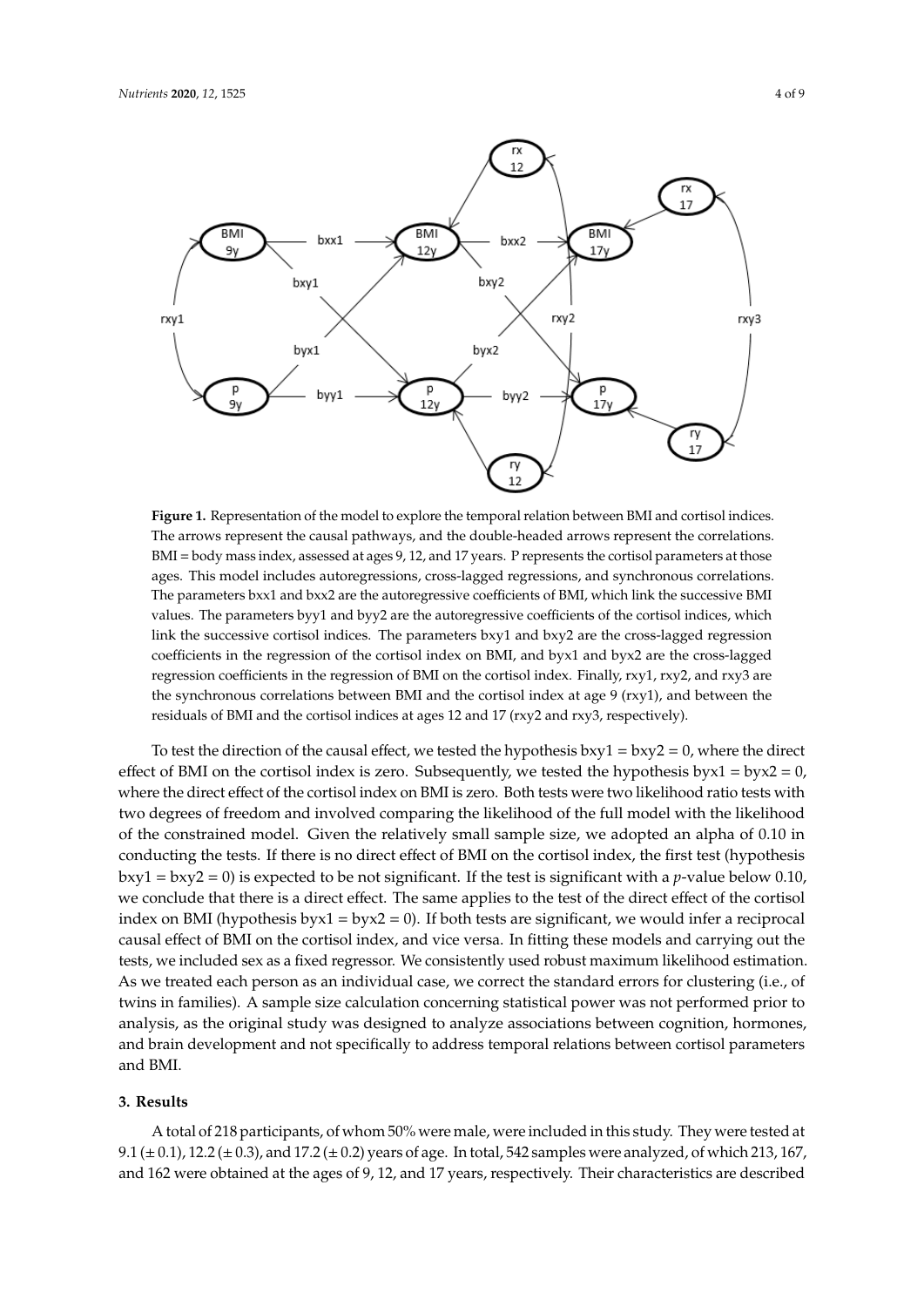in Table [2.](#page-4-0) The mean ( $\pm$  SD) standard deviation score for body mass index (weight(kg)/height(m)<sup>2</sup>) was 0.14 ( $\pm$  0.93), 0.45 ( $\pm$  1.00), and 0.27 ( $\pm$  1.08) at the ages of 9, 12, and 17 years, respectively.

<span id="page-4-0"></span>

|                 |                 | 9 years ( $n = 207$ ) | 12 years ( $n = 175$ ) | 17 years ( $n = 174$ ) |
|-----------------|-----------------|-----------------------|------------------------|------------------------|
| Height          | <sub>cm</sub>   | $138.7 \pm 5.2$       | $152.3 \pm 7.1$        | $173.6 \pm 8.2$        |
|                 | <b>SDS</b>      | $0.04 \pm 0.82$       | $-0.56 \pm 0.98$       | $-0.16 \pm 0.88$       |
| Weight          | kg              | $31.4 \pm 4.5$        | $43.0 \pm 9.0$         | $64.0 \pm 9.6$         |
|                 | <b>SDS</b>      | $0.31 \pm 0.93$       | $0.23 \pm 0.99$        | $0.26 \pm 1.06$        |
| Body mass index | $\text{kg/m}^2$ | $16.3 \pm 1.7$        | $18.7 \pm 2.5$         | $21.3 \pm 3.0$         |
|                 | <b>SDS</b>      | $0.14 \pm 0.93$       | $0.45 \pm 1.00$        | $0.27 \pm 1.08$        |

**Table 2.** Characteristics of participants.

Values represent mean ± SD.

### *Association between Body Mass Index and Cortisol Parameters*

Figure [2](#page-4-1) displays the standardized cross-lagged regression coefficients for cortisol metabolite excretion rate. The coefficients associated with BMI were large:  $9-12$  years =  $0.84$  and  $12-17$  years =  $0.74$ , indicative of a relatively high stability of BMI. The coefficients associated with cortisol metabolite excretion rate were low:  $9-12$  years = 0.20 and 12-17 years = 0.07. The synchronous correlations between (residuals of) BMI and cortisol metabolite excretion rate were 0.18 (rxy1), 0.04 (rxy2) and −0.01 (rxy3) at the ages of 9, 12, and 17 years, respectively. The cross-lagged regression coefficients bxy1 and bxy2, representing the influences of cortisol metabolite excretion rate at age 9 on BMI at age 12, and of cortisol metabolite excretion rate at age 12 on BMI at age 17, equaled 0.12; 90% CI 0.00–0.23 and 0.15; 90% CI 0.01–0.29, respectively, and the hypothesis  $bxy1 = bxy2 = 0$  was rejected based on a likelihood ratio test statistic ( $p = 0.03$ ). In contrast, the test of the cross-lagged regression coefficients byx1: 0.08, 90% CI −0.00–0.15 and byx2: 0.02, 90% CI −0.08–0.13, representing the influence of cortisol metabolite excretion rate on later BMI, was not significant ( $p = 0.33$ ).

<span id="page-4-1"></span>

**Figure 2.** Estimates for parameters in a model for BMI and cortisol metabolite excretion rate. Cross-lagged correlation coefficients between BMI and cortisol metabolite excretion rate at ages 9, 12, and 17 year. BMI 9y = body mass index at 9 years of age.  $p$  9y = cortisol metabolite excretion rate at 9 years of age. rx and rp are residuals for BMI and cortisol metabolite excretion rate at ages 12 and 17 years.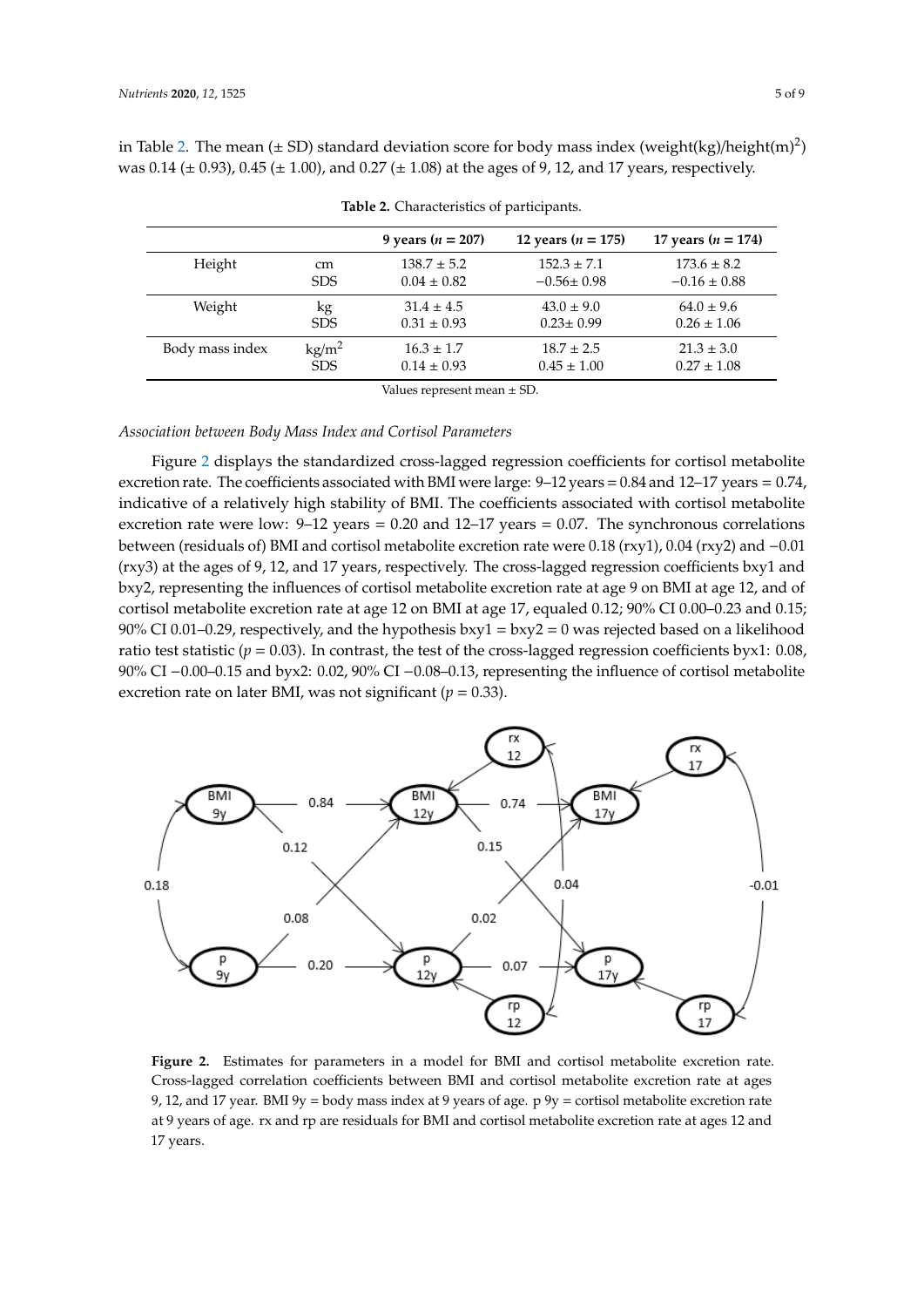| Index                                                               | bxy1                | bxy2                | P-Value | bvx1                | bvx2                | P-Value |
|---------------------------------------------------------------------|---------------------|---------------------|---------|---------------------|---------------------|---------|
| Sum of cortisol metabolites (cortisol<br>metabolite excretion rate) | $0.12(0.00-0.23)$   | $0.15(0.01-0.29)$   | 0.03    | $0.08(-0.00-0.15)$  | $0.02(-0.08-0.13)$  | 0.33    |
| $5\alpha$ -reductase activity                                       | $0.02(-0.12-0.16)$  | $-0.13(-0.26-0.00)$ | 0.30    | $0.03(-0.04-0.11)$  | $0.05(-0.07-0.17)$  | 0.57    |
| $5\beta$ -reductase activity (a)                                    | $0.01(-0.09-0.11)$  | $0.09(-0.03-0.21)$  | 0.42    | $0.00(-0.05-0.06)$  | $0.09(0.01 - 0.17)$ | 0.15    |
| $5\beta$ -reductase activity (b)                                    | $0.08(-0.06-0.21)$  | $-0.11(-0.26-0.04)$ | 0.33    | $0.07(-0.01-0.14)$  | $0.04(-0.04-0.13)$  | 0.21    |
| 11β-HSD type 2 activity                                             | $0.08(-0.05-0.20)$  | $-0.04(-0.20-0.13)$ | 0.61    | $-0.01(-0.07-0.05)$ | $-0.04(-0.12-0.04)$ | 0.65    |
| Balance of 11 <sub>B</sub> -HSD activities                          | $-0.10(-0.19-0.01)$ | $0.12(-0.01-0.25)$  | 0.07    | $0.03(-0.06-0.13)$  | $0.06(-0.03-0.15)$  | 0.55    |
| Cytochrome P450 3A4 activity                                        | $-0.08(-0.24-0.07)$ | $0.01(-0.16-0.18)$  | 0.65    | $0.02(-0.05-0.09)$  | $0.16(0.07-0.24)$   | 0.01    |

**Table 3.** The relation between BMI and cortisol indices.

<span id="page-5-0"></span>This table includes the cross-lagged regression coefficients along with their 90% confidence intervals. bxy1: cortisol parameter at age 12 year regressed on BMI at age 9 year, bxy2: cortisol parameter at age 17 year regressed on BMI at age 12 year, byx1: BMI at age 12 year regressed on cortisol parameter at age 9 year, byx2: BMI at age 17 year regressed on cortisol parameter at age 12 year. The *p*-value is based on the 2 degrees of freedom test of bxy1 = bxy2 = 0 and byx1 = bxy2 = 0. Bold: *p*-value < 0.10, we conclude that the parameters are not zero.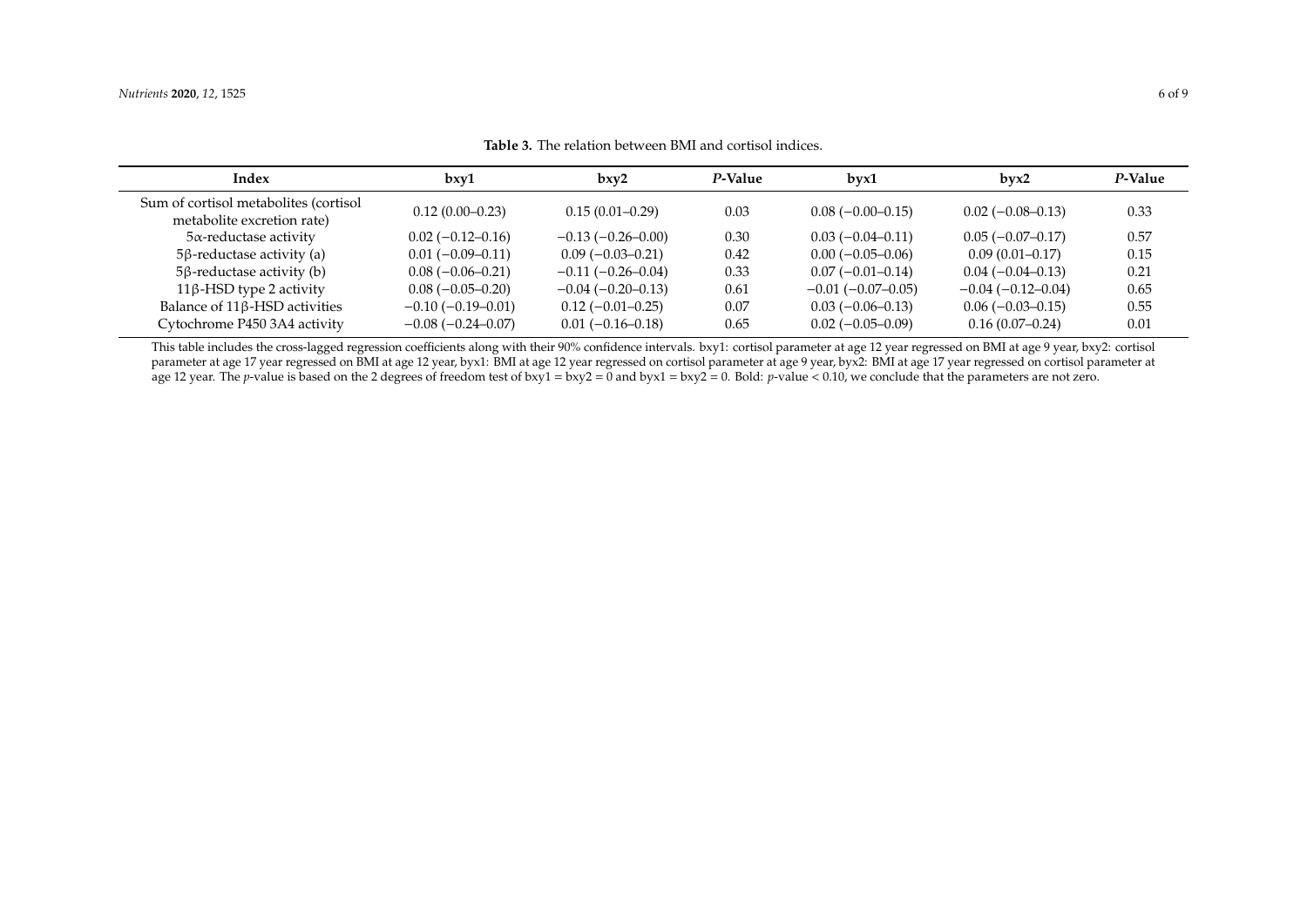Table [3](#page-5-0) displays the cross-lagged regression coefficients for all cortisol parameters. In addition to influences of BMI on later cortisol metabolite excretion rate, we found that BMI predicted the later balance of 11β-HSD activities ( $p = 0.07$ ), although the direction of association was different for the two periods. No other associations were found.

Among the comparisons addressing the impact of cortisol parameters on later BMI, only cytochrome P450 3A4 activity was significant  $(p = 0.01)$ . This could be attributed to a high correlation between the ages of 12 and 17 years: 0.16, 90% CI 0.07–0.24, but not between 9 and 12 years of age: 0.02, 90% CI −0.05–0.09.

#### **4. Discussion**

In this longitudinal study in healthy twins, we aimed to elucidate the temporal relationship between cortisol parameters and BMI across adolescence, by investigating the directionality of associations in a cross-lagged regression model. The most important finding from our study was that BMI positively predicts cortisol metabolite excretion at the next assessment, but not vice versa, suggesting that greater cortisol production is a consequence rather than a cause of increases in childhood BMI.

Our results are supported by findings from others, suggesting that increases in HPA axis activity are a consequence rather than a cause of childhood obesity. More specifically, it has been demonstrated among children with obesity that serum levels of adrenocortical hormones decreased in those who managed to lose weight [\[4\]](#page-7-3). Others found that being overweight or obese at preschool predicted reductions in morning cortisol and cortisol reactivity during a social stress test in middle childhood [\[12\]](#page-8-0). Our study adds that such associations can be extrapolated to the normal BMI range.

This study suggests that not only cortisol production, but also cortisol metabolism, is influenced by previous BMI. Since the availability of cortisol in tissues is regulated by 11β-HSD isoenzymes, dysregulation in the expression of these enzymes, specifically in adipocytes versus hepatic tissue, has potential implications for HPA axis activity. This study suggests that BMI predicts the balance between these two isoenzymes at a later age. Given the lack of association between BMI and 11β-HSD type 2 activity, our data suggest that BMI predicts later 11β-HSD type 1 activity, although for unknown reasons the direction of association was negative in the first period and positive in the second period. Greater 11β-HSD type 1 activity implies a higher exposure to bioactive glucocorticoids. In adults, inconsistencies in the relationship between BMI and  $11\beta$ -HSD type 1 activity have also been observed [\[23\]](#page-8-11).

Contrary to our expectations, we found a positive correlation between CYP3A4 activity, which functions to eliminate cortisol rapidly from the circulation, and later BMI. Although CYP3A4 activity is known to eliminate only a small proportion of circulating cortisol, the direction of association suggests that this may be a mechanism that protects against corticosteroid-induced BMI gains.

Our study has several strengths and limitations. One major strength was the long follow-up period of 8 years. The follow-up rate was relatively high for an age group that is notoriously difficult to engage in longitudinal studies. The longitudinal design of our study allowed us to elucidate the temporal relationship between cortisol parameters and BMI. Cross-lagged path models may suggest causality when a randomized control trial is not possible. Another strength was that participants were recruited from a population-based twin register and were therefore representative of the general Dutch population. However, the BMI of our sample was slightly higher than the Dutch population norm. Our study also has its limitations. Enzymatic activities were estimated by ratios of corticosteroid metabolites in morning urine, which estimate activity only globally. Another limitation was the lack of information on body composition estimates, such as Dual Energy X-ray Absorptiometryand bioelectrical impedance, and body fat distribution, since alterations in HPA axis activity have traditionally been linked to intra-abdominal adipose tissue accumulation [\[24\]](#page-8-12).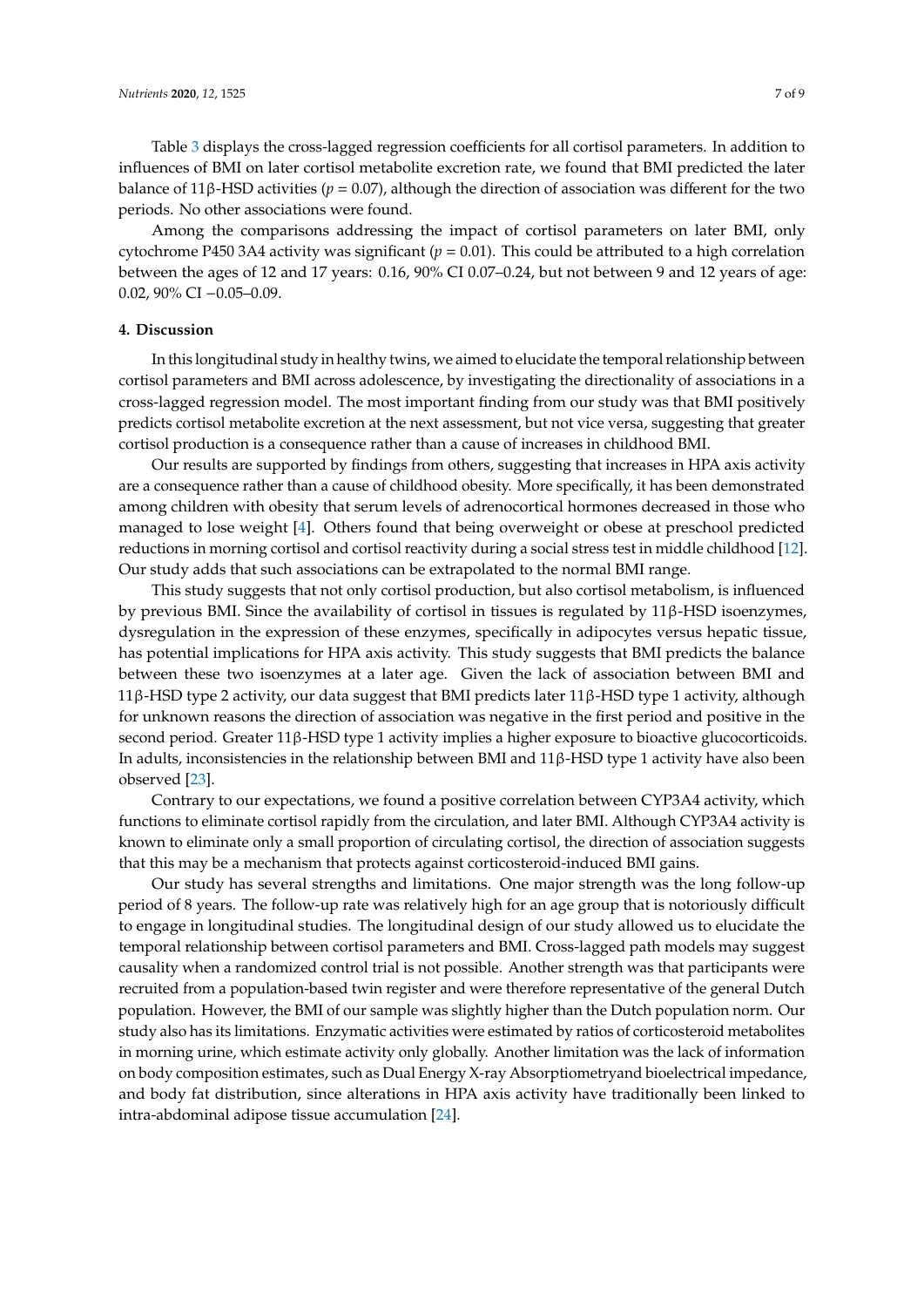#### **5. Conclusions**

Our study suggests that the alterations in HPA axis activity accompanying obesity precede BMI gains. The complex temporal relation between BMI and later 11β-HSD type 1 activity might be dependent on age-related changes in fat distribution, requiring further study. Our observation that CYP3A4 activity positively predicted later BMI warrants further study.

**Author Contributions:** B.J.v.K. conceptualized the study, collected the data, performed the analyses and data interpretation, and drafted and prepared the final manuscript version. C.V.D. conceptualized the study, helped with the statistical design, performed the analyses, helped with data interpretation, and reviewed the manuscript. R.A. conceptualized the study, did the laboratory analyses, and reviewed the manuscript. B.R.W. conceptualized the study, did the laboratory analyses, and reviewed the manuscript. H.E.H.P. conceptualized the study, collected the data, and reviewed the manuscript. D.I.B. conceptualized the study, collected the data, and reviewed the manuscript. J.R. conceptualized the study, helped with data interpretation, and reviewed the manuscript. M.J.J.F. conceptualized the study, helped with data interpretation, and reviewed the manuscript. All authors have read and agreed to the final version of the manuscript.

**Funding:** B.R.W. is a Wellcome Trust Investigator. R.A. and B.R.W. were supported by a British Heart Foundation Programme Grant, and by a Wellcome Trust equipment grant. This work was supported by the Netherlands Organization for Scientific Research (NWO, 51.02.060 (HHP, DB), 668.772 (HHP); NWO-MagW 480-04-004; NWO/SPI 56-464-14192). D.I.B. acknowledges the KNAW Academy Professor Award (PAH/6635).

**Acknowledgments:** We thank the twins and their parents for making this study possible. We thank the staff of the Edinburgh Mass Spectrometry Core for specialist support.

**Conflicts of Interest:** The authors declare no conflict of interest.

#### **References**

- <span id="page-7-0"></span>1. Dallman, M.F. Stress-induced obesity and the emotional nervous system. *Trends Endocrinol. Metab.* **2010**, *21*, 159–165. [\[CrossRef\]](http://dx.doi.org/10.1016/j.tem.2009.10.004) [\[PubMed\]](http://www.ncbi.nlm.nih.gov/pubmed/19926299)
- <span id="page-7-1"></span>2. Chapman, K.; Holmes, M.; Seckl, J. 11beta-hydroxysteroid dehydrogenases: Intracellular gate-keepers of tissue glucocorticoid action. *Physiol. Rev.* **2013**, *93*, 1139–1206. [\[CrossRef\]](http://dx.doi.org/10.1152/physrev.00020.2012) [\[PubMed\]](http://www.ncbi.nlm.nih.gov/pubmed/23899562)
- <span id="page-7-2"></span>3. Perez, J.H.; Swanson, R.E.; Lau, H.J.; Cheah, J.; Bishop, V.R.; Snell, K.R.S.; Reid, A.M.A.; Meddle, S.L.; Wingfield, J.C.; Krause, J.S. Tissue-specific expression of 11beta-HSD and its effects on plasma corticosterone during the stress response. *J. Exp. Biol.* **2020**, *223*. [\[CrossRef\]](http://dx.doi.org/10.1242/jeb.209346) [\[PubMed\]](http://www.ncbi.nlm.nih.gov/pubmed/31796607)
- <span id="page-7-3"></span>4. Reinehr, T.; Andler, W. Cortisol and its relation to insulin resistance before and after weight loss in obese children. *Horm. Res.* **2004**, *62*, 107–112. [\[CrossRef\]](http://dx.doi.org/10.1159/000079841) [\[PubMed\]](http://www.ncbi.nlm.nih.gov/pubmed/15256820)
- 5. Wirix, A.J.; Finken, M.J.; von Rosenstiel-Jadoul, I.A.; Heijboer, A.C.; Nauta, J.; Groothoff, J.W.; Chinapaw, M.J.; Kist-van Holthe, J.E. Is There an Association Between Cortisol and Hypertension in Overweight or Obese Children? *J. Clin. Res. Pediatr. Endocrinol.* **2017**, *9*, 344–349. [\[CrossRef\]](http://dx.doi.org/10.4274/jcrpe.4802)
- <span id="page-7-5"></span>6. Reinehr, T.; Kulle, A.; Wolters, B.; Knop, C.; Lass, N.; Welzel, M.; Holterhus, P.M. Relationships between 24-hour urinary free cortisol concentrations and metabolic syndrome in obese children. *J. Clin. Endocrinol. Metab.* **2014**, *99*, 2391–2399. [\[CrossRef\]](http://dx.doi.org/10.1210/jc.2013-4398)
- 7. Papafotiou, C.; Christaki, E.; van den Akker, E.L.; Wester, V.L.; Apostolakou, F.; Papassotiriou, I.; Chrousos, G.P.; Pervanidou, P. Hair cortisol concentrations exhibit a positive association with salivary cortisol profiles and are increased in obese prepubertal girls. *Stress* **2017**, *20*, 217–222. [\[CrossRef\]](http://dx.doi.org/10.1080/10253890.2017.1303830)
- 8. Kumari, M.; Chandola, T.; Brunner, E.; Kivimaki, M. A nonlinear relationship of generalized and central obesity with diurnal cortisol secretion in the Whitehall II study. *J. Clin. Endocrinol. Metab.* **2010**, *95*, 4415–4423. [\[CrossRef\]](http://dx.doi.org/10.1210/jc.2009-2105)
- <span id="page-7-4"></span>9. Dunkelman, S.S.; Fairhurst, B.; Plager, J.; Waterhouse, C. Cortisol Metabolism in Obesity. *J. Clin. Endocrinol. Metab.* **1964**, *24*, 832–841. [\[CrossRef\]](http://dx.doi.org/10.1210/jcem-24-9-832)
- <span id="page-7-6"></span>10. Gawlik, A.; Shmoish, M.; Hartmann, M.F.; Malecka-Tendera, E.; Wudy, S.A.; Hochberg, Z. Steroid Metabolomic Disease Signature of Nonsyndromic Childhood Obesity. *J. Clin. Endocrinol. Metab.* **2016**, *101*, 4329–4337. [\[CrossRef\]](http://dx.doi.org/10.1210/jc.2016-1754)
- <span id="page-7-7"></span>11. Reinehr, T.; Kulle, A.; Wolters, B.; Lass, N.; Welzel, M.; Riepe, F.; Holterhus, P.M. Steroid hormone profiles in prepubertal obese children before and after weight loss. *J. Clin. Endocrinol. Metab.* **2013**, *98*, E1022–E1030. [\[CrossRef\]](http://dx.doi.org/10.1210/jc.2013-1173) [\[PubMed\]](http://www.ncbi.nlm.nih.gov/pubmed/23703723)